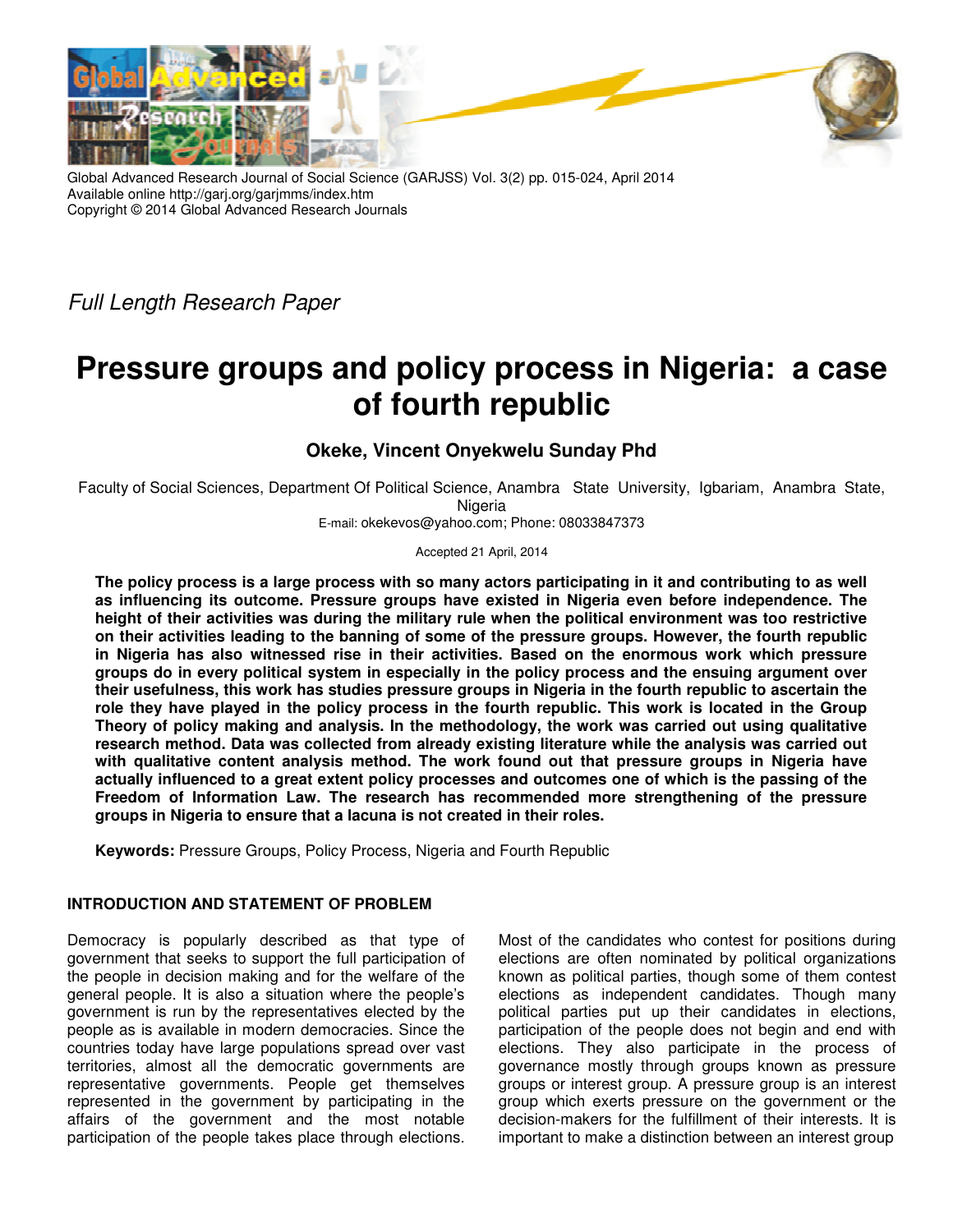and a pressure group. Interest groups may exist without even exerting influence on the government or the decision-makers. But unless a group exerts such pressure to influence or pressurize the authorities in order to achieve the desired objects, it may not be a pressure group.The policy process is influenced by a range of interest groups that exert power and authority over policy-making. These influences affect each stage of the process from agenda setting, to the identification of alternatives, weighing up the options, choosing the most favourable and implementing it. 'Policy practices are not in fact just a rational search. A crucial aspect of all policy practice is actually and specifically what and who is included. Grindle and Thomas (1991) summarise the wide-ranging debate within political science on interest groups and the exertion of power and influence.

Furthermore, the biggest instrument for operation of every government is public policy. Private interest groups and administrative agencies have come to be the principal originators of policy, while legislative groups, along with administrative and private groups, are the major shapers of public policy. The role of private groups depends upon the cultural setting within which they operate and the nature of the policy-making process. An interest group may succeed in shaping public policy when it is able to identify its conception of desirable policy with prevailing attitudes of the public and when it has access to the major centers of policy determination. The ability of a group to gain or exploit access is limited by certain factors which, to a large extent, are not subject to its control. Interest groups plausibly include all intermediary bodies that form the substance of state and society. They mobilize voters in elections, influence the representative process, provide people with various opportunities for participation, disseminate various kinds of information, exert influence on policy making and implementation, and attempt to have favorable information and opinion reflected in decision making. Pressure Groups are distinct from political parties in the sense that they do not seek political posts and they do not contest elections. But one important element that makes them what they are is the function which they play in every political system and more, in a democratic state. This function has to do with being a watchdog to the government, ensuring that the government does not make policies that are arbitrary to their members and indeed, the entire populace in the state. They achieve these objectives through different means like strikes, protests, lobbying, petitions and others.

In Nigeria, there are a lot of pressure groups which play different roles in different capacities. (e.g the Nigerian Labour Congress, Nigerian Union of Teachers, Nigerian Union of Journalists, the Trade Union Congress etc). These pressure groups have operated in different areas of the polity and have also contributed immensely. However, though they have been praised in some quarters for their contributions in the political system in

general and the policy process in particular, they have also received criticisms by some Nigerians and foreigners. The criticisms against pressure groups have often come on the selfish interest of their members which they most times pursue without considering the macro effect such interest will have on the entire masses and the political system in general. Most times, some of the policy demands which the pressure groups make on the government seem detrimental to the political system if actually implemented. At other times, when the government makes policies that may not be for the good interest of the people, some pressure groups tend to overlook such policies if it does not directly have any negative effect on their members. At other times, the means which they use in pursuing their interest too turn out to cause more harm than good on the polity. The lackluster attitude of the pressure groups in Nigeria have also helped in making it easy for the legislature in Nigeria to make meaningless laws for the country and laws that do not benefit the common man on the street. Thus, pressure groups have received many criticisms in Nigeria on account of their activities and their contributions to the policy process and the political system of the country.

Based on the above, this research work looks at the role of pressure groups in the policy process in Nigeria especially in the fourth republic especially in the light of arbitrary laws being made by the government in recent times that do not conform to democratic practices. The work also studies the role of pressure groups in Nigeria in the consolidation of Democracy in the country. Thus, we shall be guided by the following questions:

1. Have Pressure groups in Nigeria contributed positively to the policy process in the country in the fourth republic?

2. Have pressure groups strengthened the democratic process in Nigeria through policy process in the fourth republic?

We have chosen The Labour and Civil Society Coalition **(**LASCO) as our case since it encompasses many pressure groups that have come under one big umbrella as a coalition.

## **OPERATIONALIZATION OF PRESSURE GROUPS**

#### **PRESSURE GROUPS**

Pressure or interest groups have been varyingly defined. They are seen as any organised groups which attempt to influence Government decisions without seeking itself to exercise the formal powers of government. They can also be described as 'interest groups', 'lobby groups' or 'protest groups'. Again, Pressure groups are organizations that seek to exert influence on government from outside. They do not therefore put candidates up for election or seek in other ways to 'win' government power. In that sense, they are part of civil society.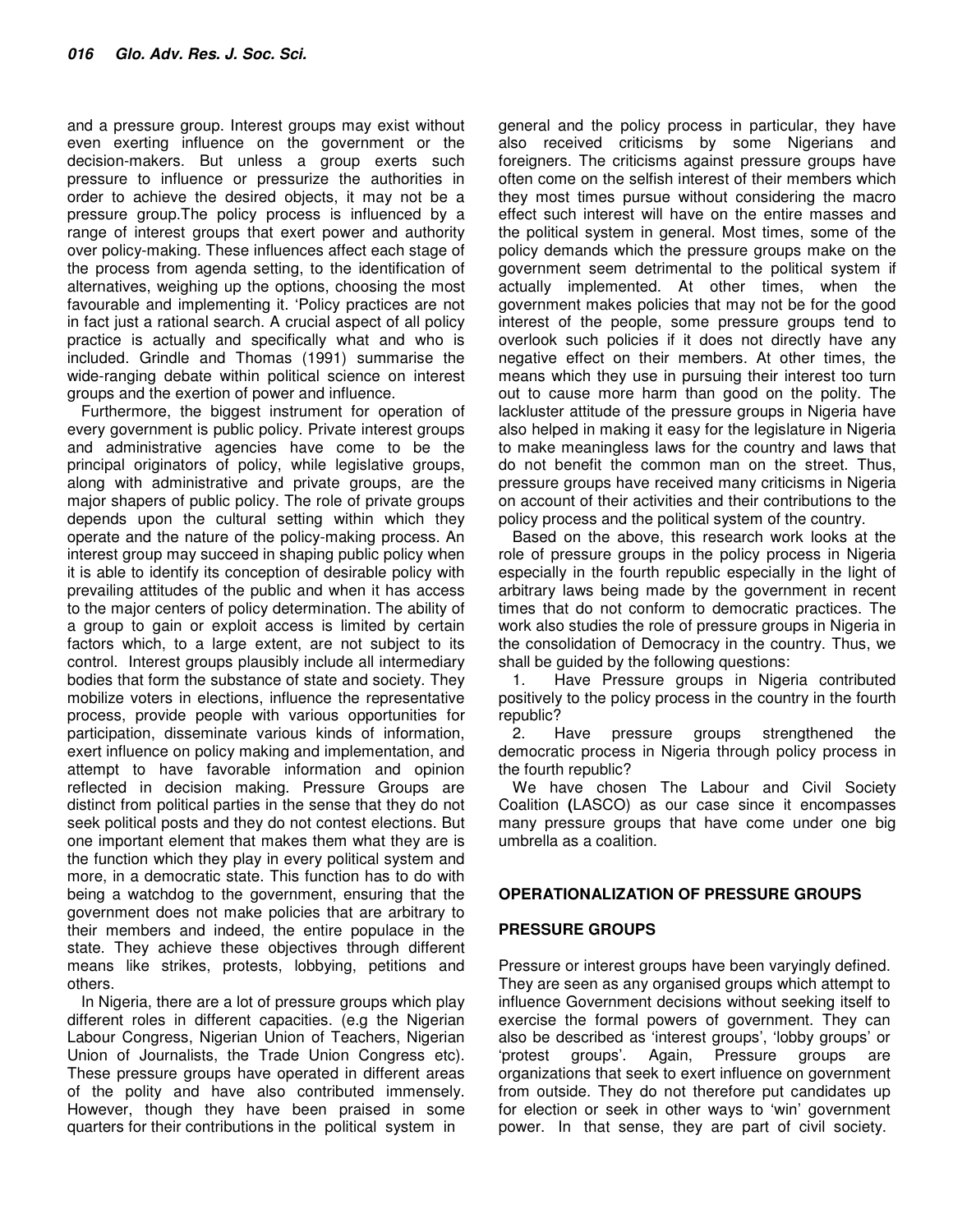However, for the purpose of this research work, Pressure Group is construed in line with the general definition of groups that seek to influence government policies in any way for the favour of or against any group in the political system but who do not seek to win government power or seat. Thus, the term 'Pressure Groups' here is used to represent four categories of groups in Nigeria's political system. These include:

**A. Specialised Research and Advocacy Groups:** these are few without a membership base but effective think-tank research and policy advocacy NGOs. They have easy access to the Nigeria policy makers and have established cordial relationship with the foreign donors .e.g. Centre for Democracy and Development (CDD); Centre for Advanced Social Sciences (CASS); African Leadership Forum (ALF), Centre for Research and Documentation (CRD) etc. Some of these organisations do not only participate in drafting key policy documents for the governments, they also consult for the present regime on governance, economic, security and development issues. In a nutshell, these organizations share similar characteristics in term of influence over policy formulation with IDASA in South Africa (Robinson and Friedman, 2005). They have contributed significantly through research and advocacy to deepen democratic practices under the present Nigerian government. **B. 'Specialised' Human Rights and Democracy Advocacy Groups:** These are organisations founded by individuals, mostly during the Military regimes. Democratic credential within these types of organisations is usually poor. Most of them do not have members but few board members that are appointed by the founding directors. However, they specialize in redressing and campaigning against gender and human Rights violations while majority of them are donor driven. (Work on election today and HIV/AIDs tomorrow). Few of them like Gender and Development Action (GADA), Women Advocacy Research and Documentation Centre (WARDC), Human Rights Law Services (HURILAW), etc are fairly active in policy influence and less donor driven. Nevertheless, most of these human rights and democracy focused organisations are yet to be transformed from adopting militant advocacy strategy in their dealings with the present 'democratic' government, hence their limited contribution to the democratization process in contemporary Nigeria.

**C. Networks and Coalitions:** These are coalitions and networks formed by individuals and organisations (NGOs and CBOs) to campaign for specific changes to the Nigeria policy and or legal

frameworks; eg Citizens Forum for Constitutional Reform (CFCR) established to campaign for a nationally acceptable Nigerian constitution, Electoral Reform Network (ERN) set up to campaign for a legitimate national electoral law, Transitional Monitoring Group (TMG) set up to monitor transition programmes. Members of these coalitions and networks come from different type of CSOs identified in this paper and each of the above coalition has more than 100 organisations as members across the country; other characteristics of these coalitions include elections of officials by members (majority of them have strong internal democracy, however 'regular' elections depend on availability of funds as most of these organisations depend on donors and not membership dues for survival ); effective in policy influence- TMG, CFCR and ERN, for instance, have produced alternative electoral laws and constitutions for the country and some of their recommendations are presently finding their ways into the new proposed Nigerian Electoral law and Constitution being drafted by the Nigerian legislators.

**D. Trade Unions and Professional Bodies:** These are organisations established to influence policies in favour of their members. They are very active in influencing economic and less of political policies. One of the leading and effective members of this group is the Nigerian Labour Congress (NLC); it has a vibrant internal democracy, financially viable (less dependent on foreign donors) and is popular in mobilizing Nigerian workers to go on strike when the need arises and the government is aware of this strength and it is well respected for it. However, this strength has not been effectively utilised to deepen democratic practices from 1999 to date. Some of these organisations are beginning to collaborate with pro-democracy organisations on governance and human rights issues but such collaborations have been less effective.

**E. Community Based Organisations (CBOs):** These are organisations formed by people living in the rural communities. The formation of most of these organisations dates back to 1980s and they were founded mainly to respond to the economic challenges of Structural Adjustment Programmes (SAP). These organisations are still very active and effective on economic but ineffective on governance and democratic issues till date. There is also a strong disconnection between this group and the effective urban based pro-democracy, research and policy advocacy organisations and for this and other reasons; the CBOs have been less effective in influencing democratic practices at the local government level.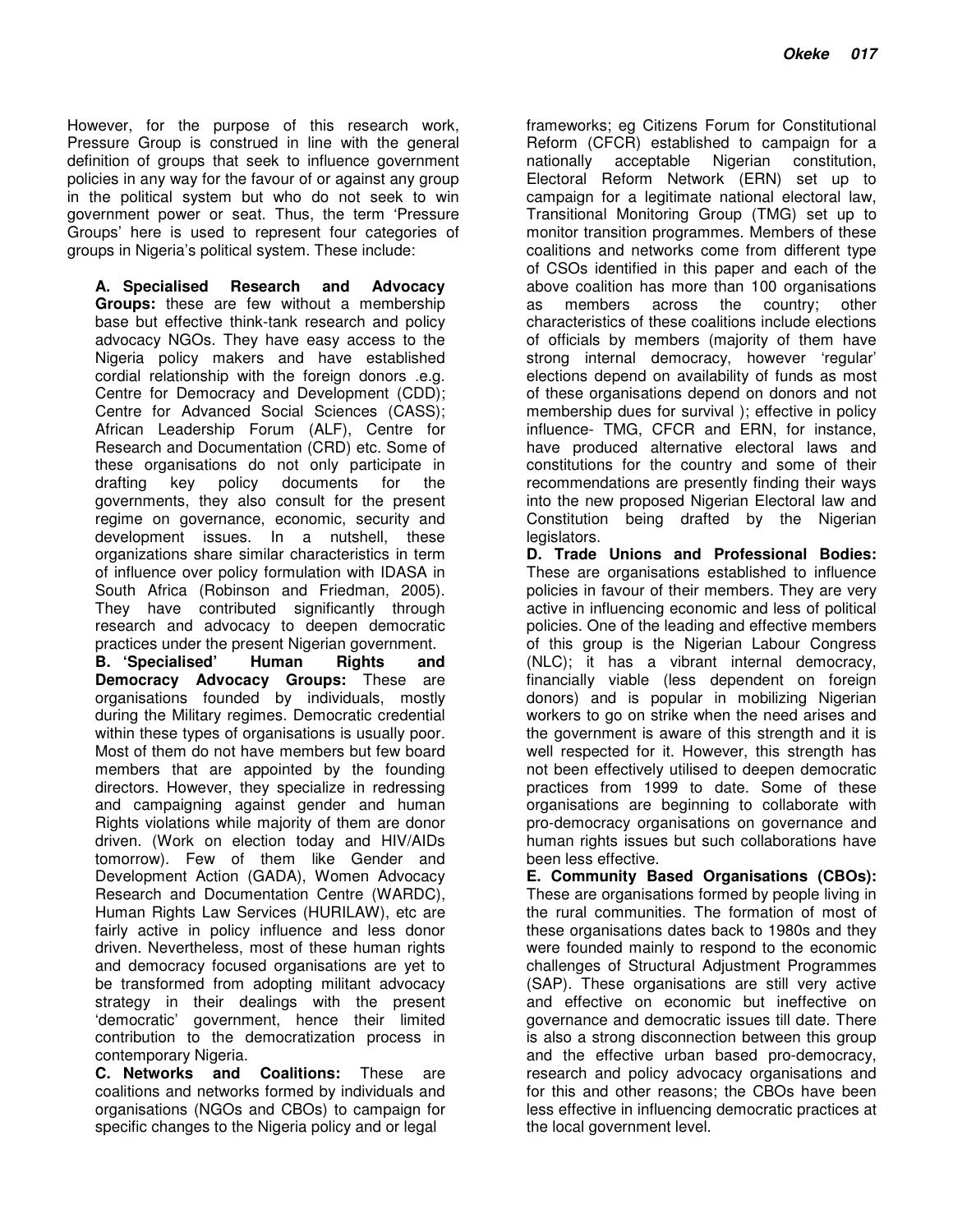#### **PRESSURE GROUPS: Definition and Types**

Pressure group, body, organized or unorganized, that actively seeks to promote its particular interests within a society by exerting pressure on public officials and agencies. Pressure groups direct their efforts toward influencing legislative and executive branches of government, political parties, and sometimes general public opinion. According to Clarke (1998), "interest groups are private, non-profit, professional organisations, with a distinctive legal character, concerned with public welfare goals". Baldo and Sibthorpe (1998) are more comprehensive in their definition of interest groups: "Interest groups form part of civil society which is defined as the wide range of voluntary associations that occupy the broad terrain between the individual and state, and which are the primary means by which citizens can articulate their interests to both the state and to the society at large". All in all these groups have but one purpose and that is to influence the political decisionmaking process (Ball, 1988) while remaining apart from it (Duverger, 1972). The term *pressure group* is used interchangeably with such terms as *interest groups* or *organized interests*. Henry Ehrman (1972) defines pressure groups as voluntary associations of individuals who band together for the defence of a particular interest. *Interest* in this sense is a conscious desire to have a public policy or the authoritative allocation of values, and to move in a particular, general or specific direction. Barber (1975) categorized pressure groups generally into two, namely *defensive pressure groups* and *promotional pressure groups*. While defensive pressure groups are basically concerned with the protection of their members' interests and have a defined membership, promotional pressure groups are concerned with promoting some general public interest as opposed to their own selfinterest. Trade or industrial unions, professional associations and human rights associations therefore fall into the category of promotional pressure groups, otherwise referred to here as functional pressure groups. According to John and Erna Perry (1976), interest groups or pressure groups are many and varied. Some are formally organized, others are not. However, the more formally organized tend to be the more durable whereas those informally organized usually dissolve after the crisis that originated them is resolved. The longevity or durability or these groups, their consistency as well as their high sense of commitment to the realization of set goals all contribute to making them functional.

Functional pressure groups can therefore be defined as those pressure or interest groups whose activities are not limited or restricted to the promotion and protection of parochial interests but who are vocal and determined in pursuing policies and goals that have relevance to citizens in their own society. Viewed within the context of political participation, such groups often criticize unpopular or unfavourable government policies,

organized conferences, seminars, rallies, and even demonstrations or protest marches to express their displeasure and, in some cases, to suggest alternatives to programmes or policies which they consider unfavourable. Functional groups work towards sensitizing and mobilizing the populace against unpopular acts of government. In this respect, mention could be made of such groups as the Nigerian Bar Association (NBA), Nigerian Medical Association (NMA), Nigerian Labour Congress (NLC), human rights organisations such as the Committee for the Defence of Human Rights (CDHR), as well as pro-democracy groups such as the Campaign for Democracy (CD), Academic Staff Union of Universities, (ASUU), National Association of Nigerian Students, and the Press.

## **Operations and Tactics of Pressure Groups**

Interest groups have a wide array of tactics and political strategies at their disposal. Different groups have different characteristics that produce a variety of strategies of influence (Whiteley and Winyard, 1987). According to Sadie (1998), no group confines itself to a single strategy or tries to exert influence through just one channel. Two types of influencing techniques can be discerned: direct personal communication with decisionmakers and indirect contact via the media as well as Strategies of direct communication. include deputations to politicians and the personal presentation of research results and testimonies at legislative hearings. These techniques are found to be the most effective (Sadie, 1998). Litigation can also fall under this type of contact and can be just as effective (Hjelmar, 1996). Less effective methods of impersonal communication are letters, telegrams and public relations campaigns. Tactics that fall under indirect communication include petitions, protests, strikes and demonstrations to civil obedience (Sadie, 1998). The techniques commonly employed by pressure groups to achieve their aims include campaigns, demonstrations or marches, and strikes. Specifically in Nigeria, pressure groups like the Nigerian Labour Congress (NLC), Nigerian Medical Association (NMA), as well as National Association of Nigerian Students (NANS), have made themselves relevant not only in terms of what they have been able to achieve for their members but also for the larger society. The NLC, for instance, successfully negotiated a new minimum wage with the Shagari administration in 1981 after an effective general strike. Similarly NMA has consistently been in the forefront of negotiating an exclusive and improved salary package for its members. In the same vein, the opposition to the implementation of Structural Adjustment Programme, spearheaded by NANS in 1989 led to the introduction of SAP relief packages for Nigerians, particularly the working class. However, political developments in the country in the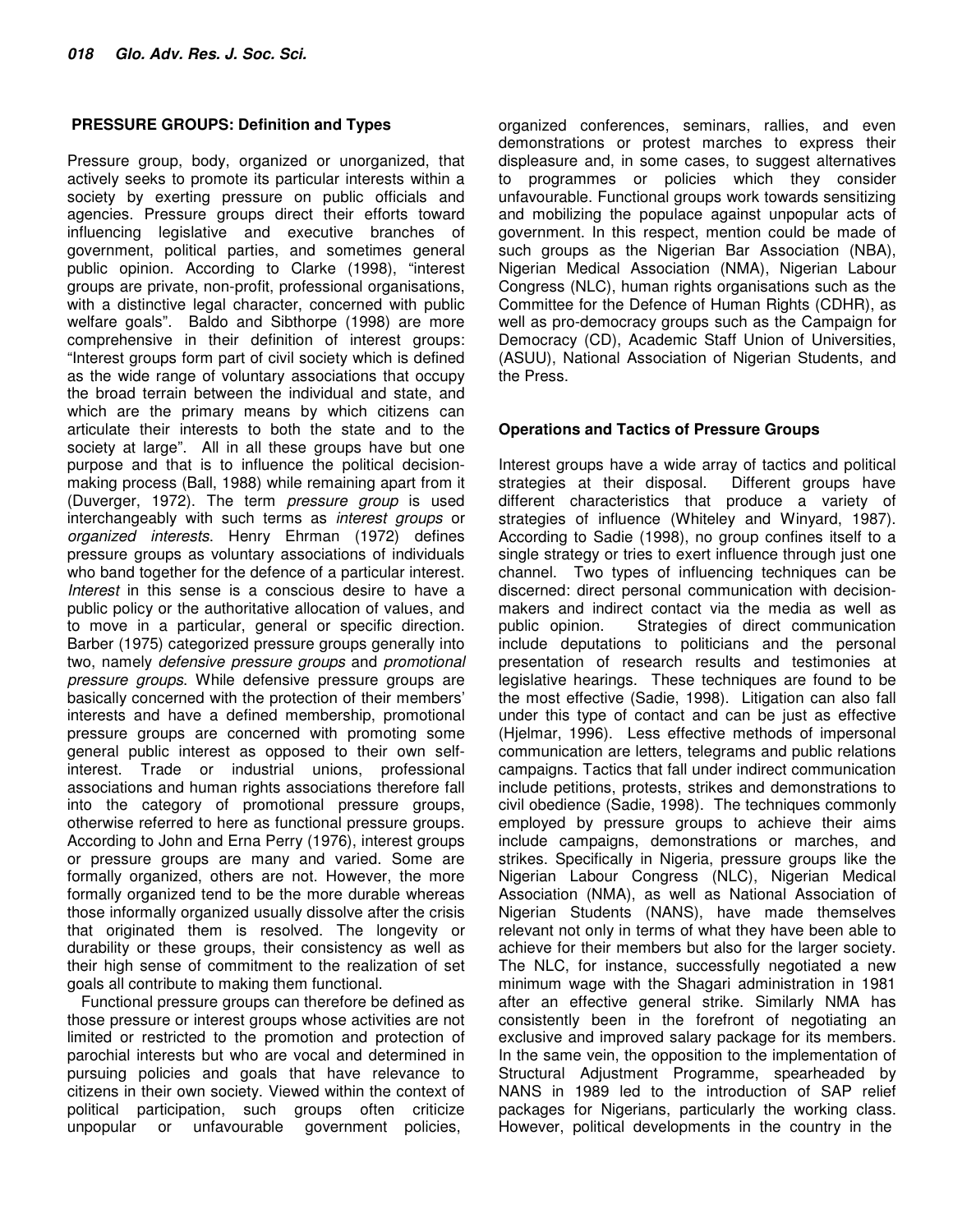1980s and early 1990s have not only toughened some pressure groups but have also resulted in the emergence and growth of new ones. This development has led to the increased involvement of more assertive pressure groups in efforts to attain and sustain a stable democratic order in the country. Occasionally, interest groups manage to have their representatives appointed to government boards that have advisory or regulatory power over their interests. The need for pressure group as a vehicle to obtain access to government is also prompted by the rather high degree of diffidence individual citizen's show towards personally approaching officials at any level of government. Pressure groups may also use a variety of methods to pursue their requirements. These include – lobbying state members and the Parliament via petitions, letters and deputations; consulting with ministers or senior public servants; hiring professional lobbyists; taking legal action through injunctions or appeals to higher courts; campaigning for, or opposing, certain candidates at elections; demonstrating outside at elections; demonstrating outside Parliament and government offices or marching in the streets; and using the industrial muscle of strikes for political purposes.

Because of the complexities of modern government, and the pluralistic nature of contemporary world, pressure groups provide a means by which ordinary citizens can participate in the decision-making process, as well as maintaining a check on government activity. Similarly, governments can be better informed of the electorate's sensitivities to policies, because of the pressures articulated by these groups.

#### **Pressure/Interest Groups' Strengths and Weaknesses**

Interest groups, like political parties, form one of the major links between government and the governed in today's society (Heywood, 1997), and they are distinguishing features of democratic regimes (Sadie, 1998). However, they also encounter several problems in the political system. A myriad factor that can further or hamper influence can be identified. Such indices can count in their thousands and can, at worst, sketch a very confusing picture. To simplify matters, these factors can be divided into three main categories: those that have a bearing on the characteristics and nature of the group itself, those related to the nature of the political system, and those related to the political culture in a society (Sadie, 1991).

Regarding the characteristics and nature of the group, the following aspects can play a role: the size and cohesion of the group, its degree of legitimacy, the sanctions it can bring to bear in pursuit of its objectives (and conversely its usefulness to those in power), and the relationship between the group and the party in power. The group's aspirations should fit in with the general

values held by society (Sadie, 1991) otherwise they will hamper their influence. The type of group that is trying to influence the state can also be an indicator of the group's effectiveness. Insider groups enjoy a privileged and usually institutionalised access to government through routine consultation or representation on government bodies. Outsider groups, both in relation to the government and geographically (i.e. situated outside the country) are either not consulted by government or only consulted irregularly and not usually by a senior level. Radical groups in the field of environmental protection fit this profile of being outsiders. Their goals are frequently out of step with government policy (Heywood, 1997) and are therefore not very influential. The nature of the political system, both internally and internationally, is also an important factor that can help or impair influence. Nationally, in pluralist systems that accept social diversity within an agreed framework, the expression of social interests is relatively unhindered, and indeed even encouraged by competition between parties (Sadie, 1991). Because of the pluralist character of a society, the impact of interest group influence is greater in the advanced industrial states than in the developing world (Kegley and Wittkopf, 1997). The party system, structure and ideology can also help in the exercise of influence. If political parties are weak, party discipline is lacking and there are no strong ideological differences between parties, the interest groups have a greater chance of exerting influence. How open to advice the head of government or state department is, is also important (Sadie, 1991). The character of the international political system can play a role in the influence exerted by interest groups across borders. States remain the dominant actors in world politics. Their interests, capabilities and goals shape world politics. However, the supremacy of the state has been severely challenged. World affairs are increasingly being influenced by organisations transcending international borders (Kegley and Wittkopf, 1997). This does not mean that interest groups are on a par with the states. There is still a clear hierarchy or pecking order in the world political system. At the top of this order are states, followed by international governmental organisations (IGOs), like the United Nations (UN), and lastly by interest groups. To Kegley and Wittkopf (1997), 95% of international organisations are non-governmental.

However, the remaining 5% are more important to states because their members are states. The IGOs that governments create and join will remain important as long as the importance of states persists. Because of this, interest groups might try to influence IGOs, whose members are states, and in turn these IGOs might have an influence over states. This is a form of indirect influence. Interests groups can operate in a consultative capacity to IGOs that operate as servants of the state, but only if states allow these interest groups to play a role in IGOs. Globalisation also has an effect on the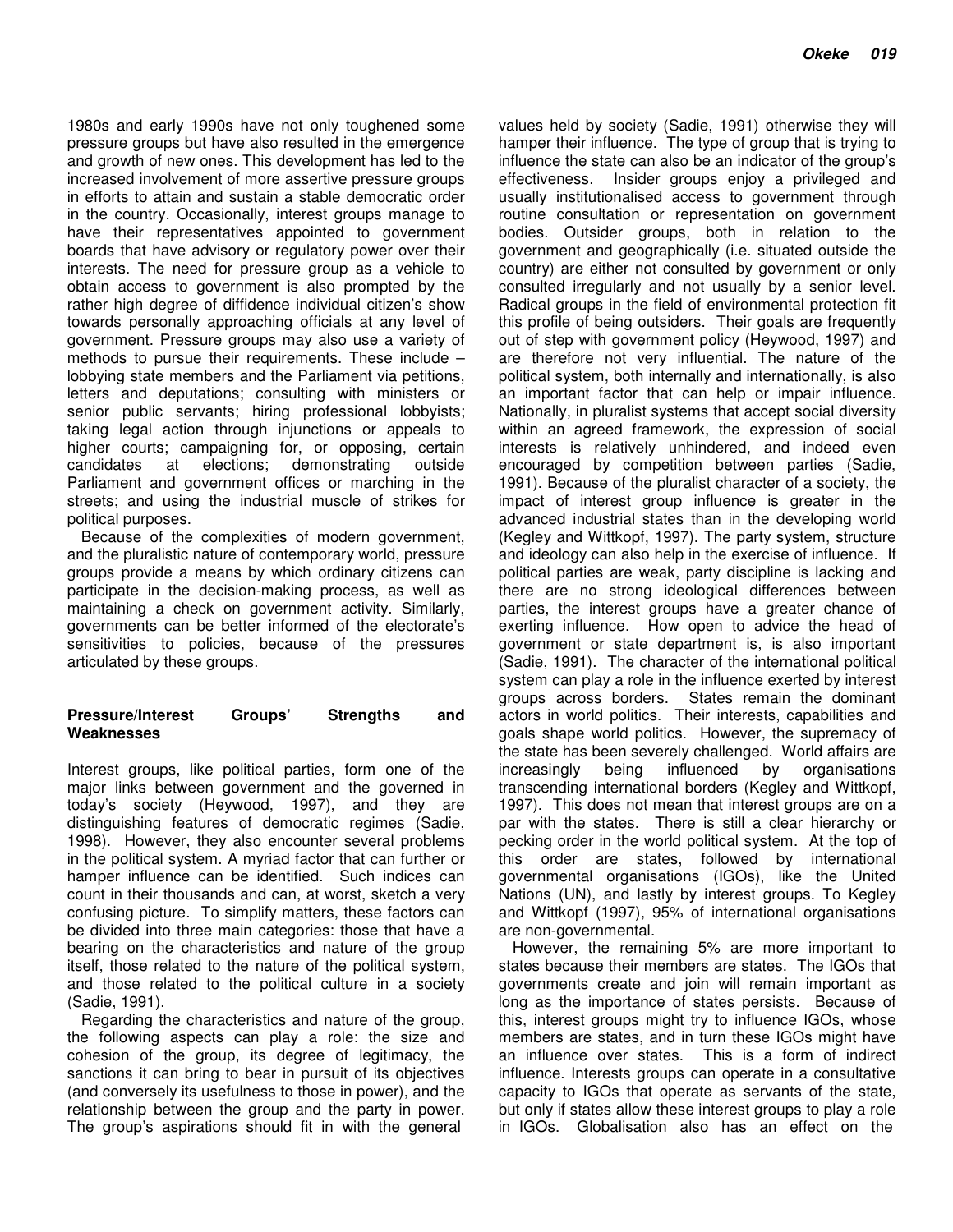operation of interest groups. Interest group activity has increasingly adjusted to the impact of this phenomenon and the strengthening of supranational bodies. The groups that are best suited to take advantage of such a shift are charities and environmental bodies, such as Greenpeace and Friends of the Earth (FOE), which already possess transnational structures and an international membership (Heywood, 1997). Does this mean that they are more effective in their influencing endeavours? They seem to be better placed to exert influence because of globalisation. Globalisation has had an effect on the influence of interest groups in that states have become more porous to outside sway and<br>transactions (Holsti, 1995). The advent of modern transactions (Holsti, 1995). communication systems means that more people can be reached *via* the media and the internet, and that ideas can flow more easily across borders. Not only can interest groups reach more people, but they are also able to form coalitions that span the globe, and so enhance their ability to exert more influence. This does not mean that they are always successful in influencing of policy decisions. The third aspect that promotes or handicaps influence is the dominant political culture in a society. Political culture refers to the set of values inherent in a political system. The political culture, according to Heywood (1997), is crucial for two reasons. Firstly, it determines whether or not interest groups are viewed as legitimate or non-legitimate actors, and whether or not their formation and influence are permitted and encouraged. For example, in communist and some developing countries interest groups are not generally tolerated. Secondly, it affects the willingness of people to form or join organised interests or to engage in group politics. Internationally, the aspect of toleration of interest groups has an effect on the operation of interest groups across borders. The end of the Cold War had a profound effect on the influence of interest groups over states. After the collapse of the Soviet Union, many communist and military ruled countries in the developing world embraced democracy. This presented fertile ground for interest groups to exert influence over other governments.

## **PUBLIC POLICY: Definitions**

Public policy is the principled guide to action taken by the administrative executive branches of the state with regard to a class of issues in a manner consistent with law and institutional customs. Siegel and Weinberg (1977) once argued that "public policies are shaped (or made) when government or comparable authorities decide whether or not to alter aspects of community life)". They further argued that "polities are public to the extent that they involve governmental or quasi-governmental decision

making and determine the interest of the community." And, that whenever we dwell on public policies, we focus on governmental actions and the consequences that flow from them". Contributing to the explanatory efforts on the subject - matter of public policy, Eyestone (1977) broadly defined public policy "as the relationship of a government unit to its environment, a position that tallies with that of Anderson (1975) in his system analysis to demands arising from its environment". While Dye (1972) defined public policy as "whatever government choose to do or not to do", to Richard Rose (1969) public policy is "a long series of more or less related activities." James Anderson (1975) sees it as "a purposive course of action followed by an actor or a set of actors in dealing with a problem or matter of concern*."* He has additionally examined the concept of public policy through various theoretical perspectives. These ranged from the perspective of political system theory, group theory, elite theory, functional process theory, institutional theory, incrementalism, game theory to public choice. Each of these perspectives viewed the subject matter of (public) policy differently in terms of the compelling influences and authoritativeness involved in public policy-making.

#### **Factors that Shape Public Policy**

Literature also exists on what actually transpires in the policy process. It has been established that certain factors affect public policies while they are being made. This is the concern of scholars like Sharma and Sadana (2010) who stated that:

Policy is not made in a vacuum. Those who are in charge of formulating it are constantly subject to influences of various kinds. First and foremost influence on policy-making is that of the environment in which a political system operates. Environment broadly comprises institutions (economic and social), history, law, ethics, philosophy, religion, education, tradition, beliefs, values, symbols, myths etc, which may be described as material as well as non-material culture.

Other factors that affect policy making, according to Sharma and Sadana include external environment, as states are members of the comity of nations, ideology of the state, political leadership and personalities of the leaders, political parties and pressure or interest groups, the bureaucracy, and constituency of the administrative policy with the constitution. In the same vein, Sharkensky, as cited by Yahaya in Maduabum (2003), believes that: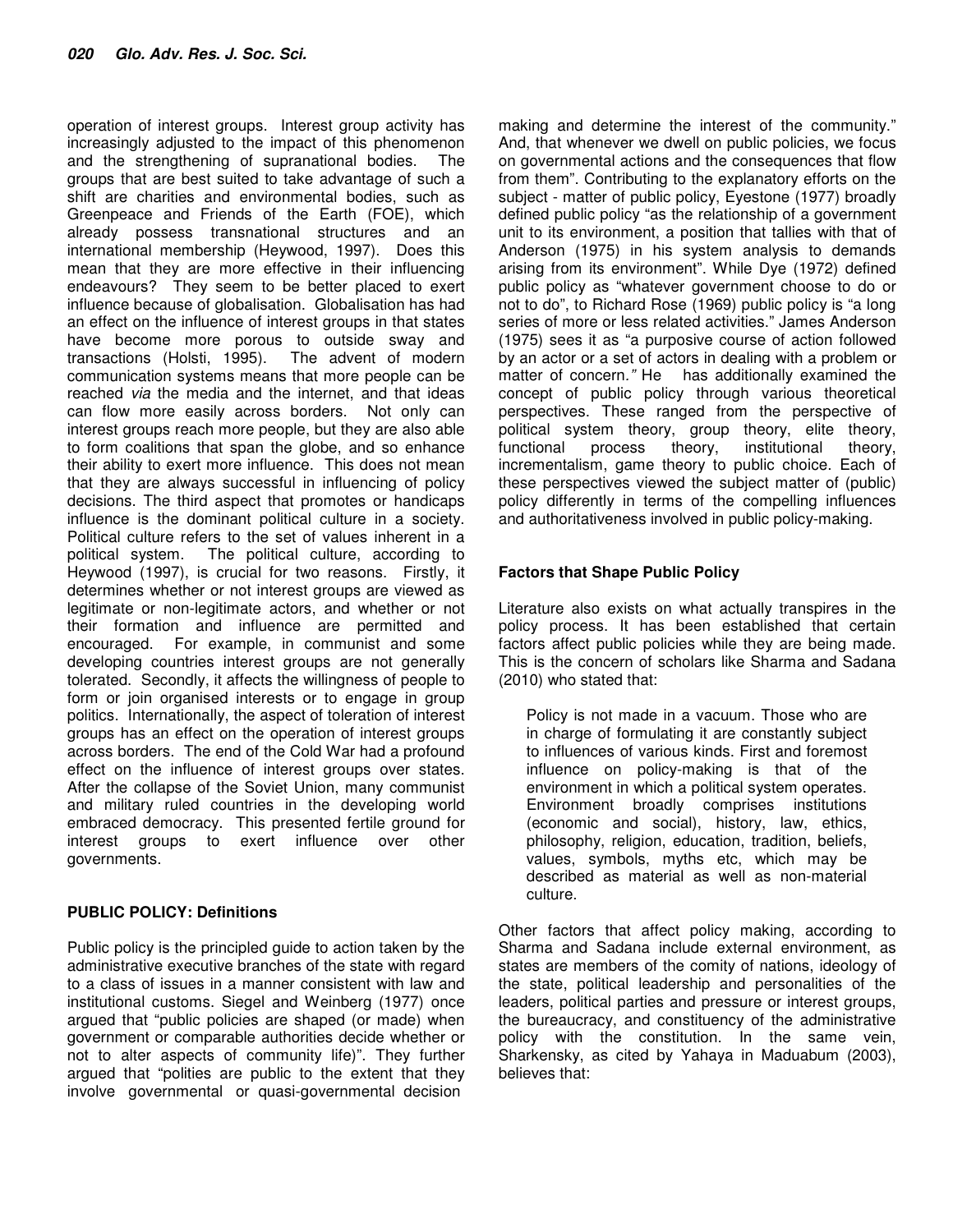Several features of the economic, social and political environment of a jurisdiction can influence the kind of policy decisions which officials make and they can influence the translation of policy into outputs and impact. Certain features of the environment may intervene between policies and their outputs or between outputs and their impact on the community.

Yahaya further maintained that:

The environment therefore, constitutes a dominant factor in policy formulation and execution. Perhaps, we should add the cultural aspect to the environmental elements which have been identified above. We also need to emphasize that the factors influencing policymaking can be external or internal to the particular system we are analyzing.

In their view, Dimock et al (1953:354), stated that many policies are decided by top executives but often their hands are forced by pressure groups. This is especially true of course, in government service; but with the growing power of organized labour and the tendency of government increasingly to interfere in the private sector of the economy, pressure groups are now also a significant factor in business enterprises.From the literature review, we can understand that public policy is an instrument in the hands of government for controlling and organizing the state. The outcome of a policy can be influenced by many factors one of which is the nature of the environment of such policy and pressure groups form part of the environment of public policy. They, in fact bear strong influence on the policy process. We shall demonstrate in this work how this process has worked out in Nigeria's fourth republic.

## **METHODOLOGY AND FRAMEWORK OF ANALYSIS**

We generated the data used in this work from books, journals, newspapers, magazines, government publications, internet materials and non-governmental organizations. The available data were analyzed using content analysis method in conjunction with the theoretical framework adopted in the work.

#### **Group Theory**

The group theory of politics emanated as a failure of the elite theory in explaining politics in a pluralist model, in which power, instead of being concentrated in the hands of a group or class, is treated as diffused among many interest group or class, is treated as diffused among

many interest groups competing against each other for power. The group theory which emanated from the classic work of A.F Bentley's "*The Process of Government"* (1908), argues that groups are not just important, but they define the policy process (John, 1998). The society itself, according to Bentley, is nothing but the complex of groups that compose it. The group theorists argue that public policy is the product of group struggle. According to Anderson (1975), Group theory rests on the contention that interaction and struggle among groups is the central fact of political life. Continuing, Anderson states that, the individual is significant in politics only as he is participant in, or a representative of groups. Public policy, at any given time, will reflect the interests of dominant groups. Bentley (1908), to whom the origin of the group theory in its present form can be traced introduced the concept of "interest" in trying to answer the question as to what gives direction to group activity. According to him, it is this interest that differentiates a genuine group from a coincidental collection of people or what he refers to as "castigational group". However, this interest which is a shared attitude concerning a claim or to be made by one group upon certain other group in a social system sometimes are in conflict (Varma, 1975). The ability or capability of the state therefore to absorb these various interests which are later expanded on the state as demands could go a long way to ensure stability for the entire system as a whole.

Truman (1951), another group theorist contribution of concepts like access and other related concepts such as resources, organization, and leadership and so on would include that a group ability to influence government decisions as a function of the group access is dependent upon the group resources, leadership, and organization and so on. On the other hand, these means that a group's inability to influence government decision could be adduced to lack of resources, influence, access which can hinder their effectiveness. Pressure group ineffectiveness in Nigeria's political can be explained in terms of lacking the necessary pre-requisite to stand independently from the state. As a group therefore, there is need not only to define their interest but also to have access to decision making or influence decision making in the party.

Though the group theory has mainly been criticized on the grounds that it reduces everything to the working of group, and leaves both the individual and the society out from its consideration, the group theory captures well, the analysis of pressure groups and public policy process in Nigeria, as several groups have continued to play different roles in it. Nigerian politics and political environment comprises many groups with different interests. These groups have made different contributions to the policy process in the country as we shall discuss later in this work. Thus, the group theory of policy process is very adequate for showing the relevance of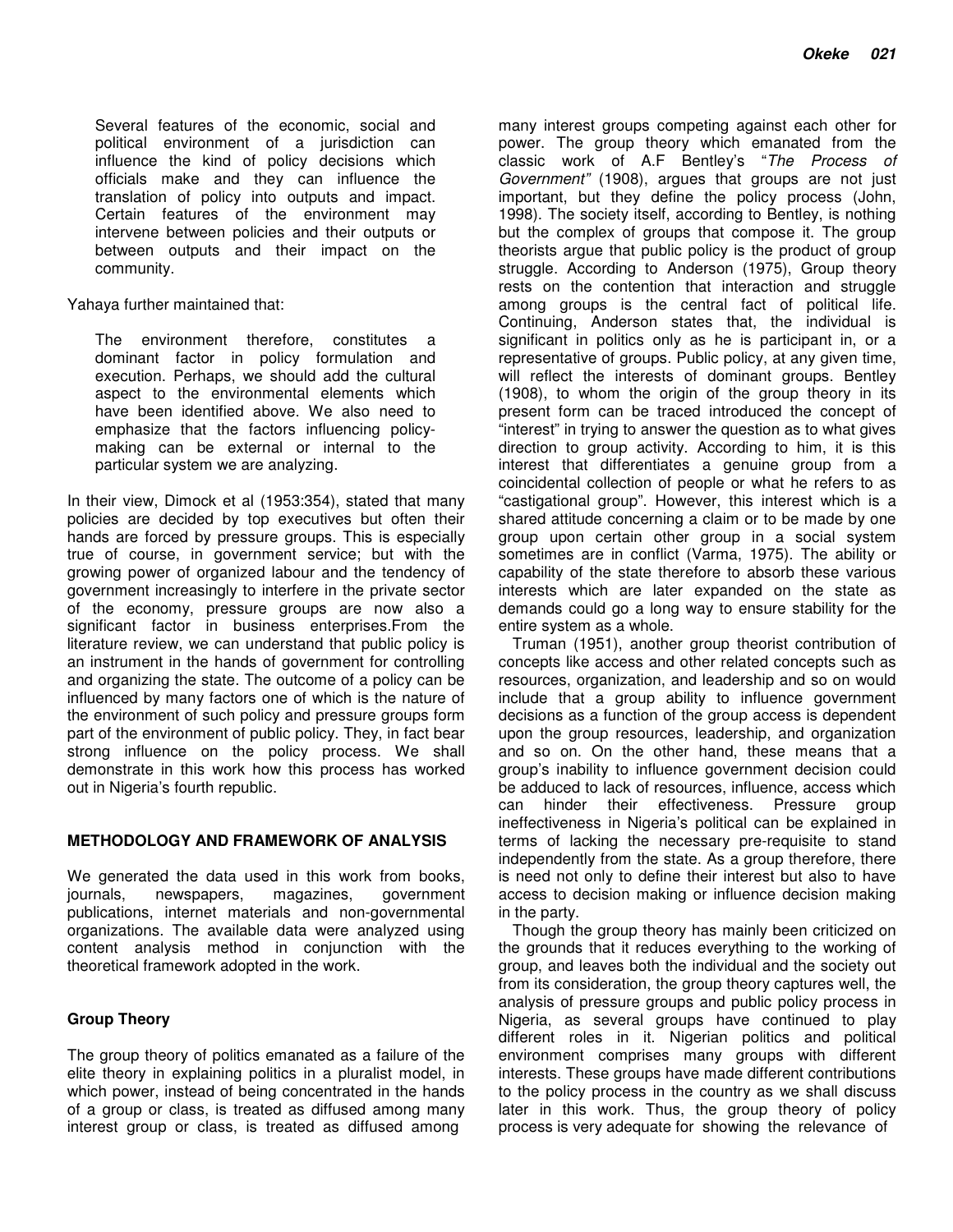pressure groups in the policy process in Nigeria.

#### **THE ROLE OF PRESSURE GROUPS ON PUBLIC POLICY IN NIGERIA'S FOURTH REPUBLIC**

Pressure Groups in Nigeria have played different roles in the policy process in Nigeria especially in the fourth republic. In this work we have categorized these roles as follows:

#### **i. Protection of Human Rights - Child Labor and Human Trafficking**

Every day in our society, children are exploited and forced to work to supplement family incomes. A major result of this situation is that the child is unable to access education, which hinders his or her development. To curb this ugly situation in Nigeria, Civil Society Organisations (CSOs) working on human rights and children's rights issues have partnered with the state for the enactment of the Child Rights Law. The legislation has been passed in 11 states of the Federation (CSI, 2007). However, more effort is needed to ensure the law is passed in all states of the federation. Secondly, People involved in human trafficking, do export young people across borders for the purposes of prostitution and related forms of exploitation. According to a study conducted by CSI (2007), CSOs have responded to this through advocacy campaigns. The establishment of the National Agency for the Prohibition in Trafficking of Persons (NAPTP) indicates some success by CSOs.

## **ii. Monitoring the National Budgeting Process**

According to CSI (2007), CSOs have established the Budget Law and the fiscal responsibility initiative to help monitor the process. They are also working with the legislature to develop inclusive budget laws at national and regional levels. Despite these initiatives, it is still early to make conclusions on the effectiveness of CSOs in the national budgeting process, since they have only been active in this area since 2003.

#### **iii. Campaign for Legal Reforms in the National Assembly**

The passing of the Freedom of Information Act would have been a mirage in Nigeria but for a CSO called Media Rights Agenda, which alongside others, sponsored a private member bill on the issue at the National Assembly (Ojo, 2011). An ongoing struggle of CSOs is the campaign for a new constitution for the country through the convocation of a sovereign national

conference (SNG). This has not been achieved because the issue has been given an ethnic coloration among the CSOs (Ikubaje, 2011). However, hopes are high that it will one day come to light.

#### **iv. Guarding against Unpopular Policies**

Pressure Groups in Nigeria have succeeded greatly in forcing the government to revert several unpopular policies. This is achieved through several strategies one of which is by strikes and protests. Kunle (2012) observed that when the federal government unilaterally removed subsidy on petrol or Premium Motor Spirit (PMS), with its attendant increase in fuel prices and hardships on the citizens in January 2012, CSOs, led by the NLC, mobilized Nigerians from all walks of life for what they described as the "mother of all protests". The government reversed the policy to N97.00/litre, in favor of the citizens, thereby forestalling unnecessary pressures that could jeopardize the democratic process.

#### **THE ROLE OF PRESSURE GROUPS IN DEMOCRATIC CONSOLIDATION IN NIGERIA'S FOURTH REPUBLIC**

Generally, Pressure groups in Nigeria have performed very significant roles in democratic consolidation in Nigeria in the current fourth republic. These roles are performed by the different groups which we have categorized generally as pressure groups in the definition of terms (civil society organizations, trade unions, NGOs etc). The roles which pressure groups in Nigeria have played in the fourth republic to ensure the consolidation of Nigeria's Democracy and in the long run improve policy process are discussed below.

## **i. Monitoring Role**

This varies from one programme and organisation to another. The monitoring of the executive and legislatures for accountability and good governance for instance are most prevalent among the specialised research and advocacy NGOs while census, elections and budget implementation monitoring are common among the Networks and coalitions. They have been performing this role, pointing to mistakes and how governments can overcome such such mistakes.

#### **ii. Capacity Building Role**

Training and sensitization of citizens on their democratic and human rights and how these rights can be protected e.g. the rights of the citizens to hold accountable the elected representatives etc. This capacity building is not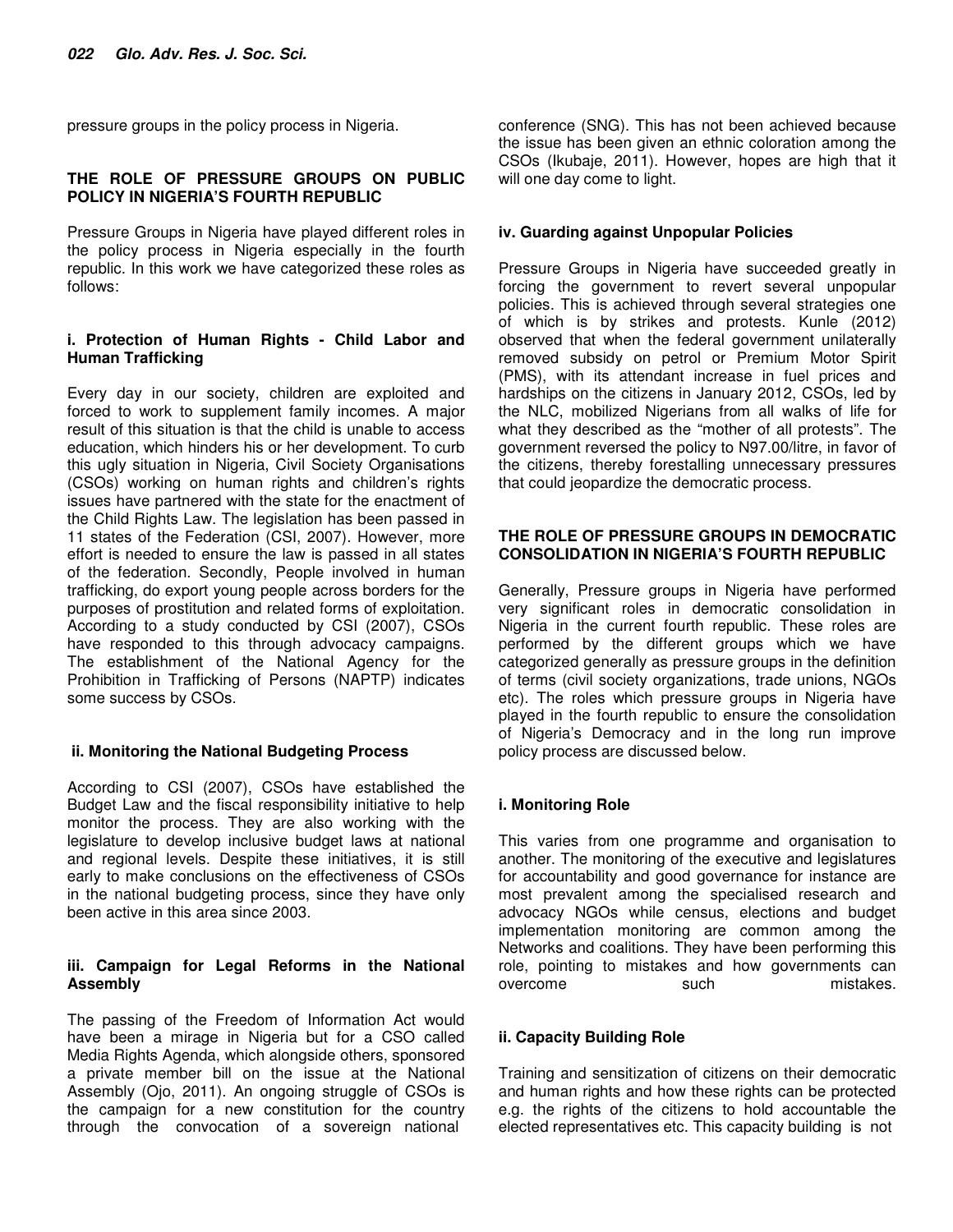restricted to the citizens alone, the elected representatives have also benefited from such trainings e.g., democratic control of military and security establishments, the making of participatory and gender sensitive budgets etc. This type of capacity building role is common among all the civil society groups aside from the CBOs.

#### **iii. Advocacy Role**

Like the above two, CSOs advocacy role varies. One area that CSOs have significantly contributed to the deepening of democratic governance from 1999 to date is through the campaign for legal reforms and introduction of new laws. For instance, the Freedom of Information Bill that has been passed into law by the House of Representative but awaiting the Senate passage was initiated by Freedom of Information Coalition (FOI) This private bill was initiated by CSOs and handed over to the legislature for passage.

Again, the campaign for a new constitution for the country through the convocation of a sovereign national conference is also part of the advocacy role of CSOs. The 1999 Nigerian constitution was drafted by the military regime; Nigerian civil society argues that the constitution is legal but illegitimate and it would take the convocation of a national sovereign conference of all Nigerian representatives to make a legitimate constitution for the country. Initially, the government condemned outrightly, the civil society's demands that the government should convene a conference to draft a new constitution "sovereign' or no sovereign". It argued that the national assembly has the constitutional power to amend the Nigerian constitution but due to pressures, it accepted to organise a National Political Reform Conference (NPRC) at last. The recommendations of the NPRC are part of what the National Assembly is presently working on to draft a new constitution for the country.

#### **iv. Disciplinary Role**

Finally, the civil society has also been mobilising the citizens and call on government to discipline some of the elected representatives and bureaucrats for misconduct while in office through recalls and dismissal (though they have not been successful in this role). More efforts and capacity building- training and fiscal resources are needed to be successful in this role.

#### **v. Ensuring credible Elections**

In electoral terms, observation implies systematic and comprehensive gathering of information about a process in order to be able to come up with a qualified judgment.

Igbuzo (2011) noted that the 1999 and 2003 elections saw CSOs conducting voters' education programs. Citizens were mobilized to come out to vote for candidates of their choice. Unfortunately, citizens came out but were disappointed when they realized that in some cases, votes did not count. Despite this, there is a need for CSOs to build more efforts on voters' education, because, it is basic to engaging other strategies. Igbuzo (2011) further stated that CSOs indeed trained some citizens and communities on the protection of mandate in preparation for the 2007 elections. This, according to him, involved a series of tools and strategies that citizens could use to engage political parties, security agents and electoral officers to prevent manipulation of electoral franchise.

However, Ojo (2011) revealed that the 2007 elections and bye-elections were characterized by massive rigging, ballot snatching, violence and other corrupt practices. The late President, Musa Yar'Adua, actually admitted that the elections were flawed, despite the inputs of CSOs in the system. Furthermore, during the preparations for the 2011 elections, CSOs embarked on voters' education. Some other CSOs deployed thousands of observers to follow through and report on the electoral process. Ojo (2011) noted that some members of the civil society also shed the toga of being armchair critics by joining the political fray to contest elections. Examples are; Governors Adams Oshiomole and Kayode Fayemi. Nevertheless, it was observed that there were violent protests in the North, as the Northern political elites claimed that the elections were rigged by the ruling party. Many lives and properties were lost in the carnage. This implies that the CSOs need to step up on voters' education in Northern Nigeria. The challenge in this regard, however, has been the persistent religious crisis and insecurity in that part, which has made it difficult for CSOs to have the needed results.

#### vi. **Guarding against Democratic Threats**

Ojo (2011) stated that ex-President Obasanjo's administration had attempted to tinker with the Nigerian constitution in 2005/2006, to insert a tenure elongation clause, but the plot was primarily shot down by the parliamentarians with pressure from the civil rights groups. Thereafter, in 2010, CSOs rose to the occasion to demand for the recognition of the then Vice President G. Jonathan as the Acting President, when late President Musa Yar'Adua was ill disposed abroad. CSOs such as the Save Nigeria Group and Enough is Enough Group actually seized the initiative and demanded for a resolution that will give due recognition to vice president as acting president. This led to the adoption of the now popular 'Doctrine of Necessity' by the National Assembly in March 2010. (Igbuzor, 2011). It should be noted that the CSOs need to cover more grounds in this role. For